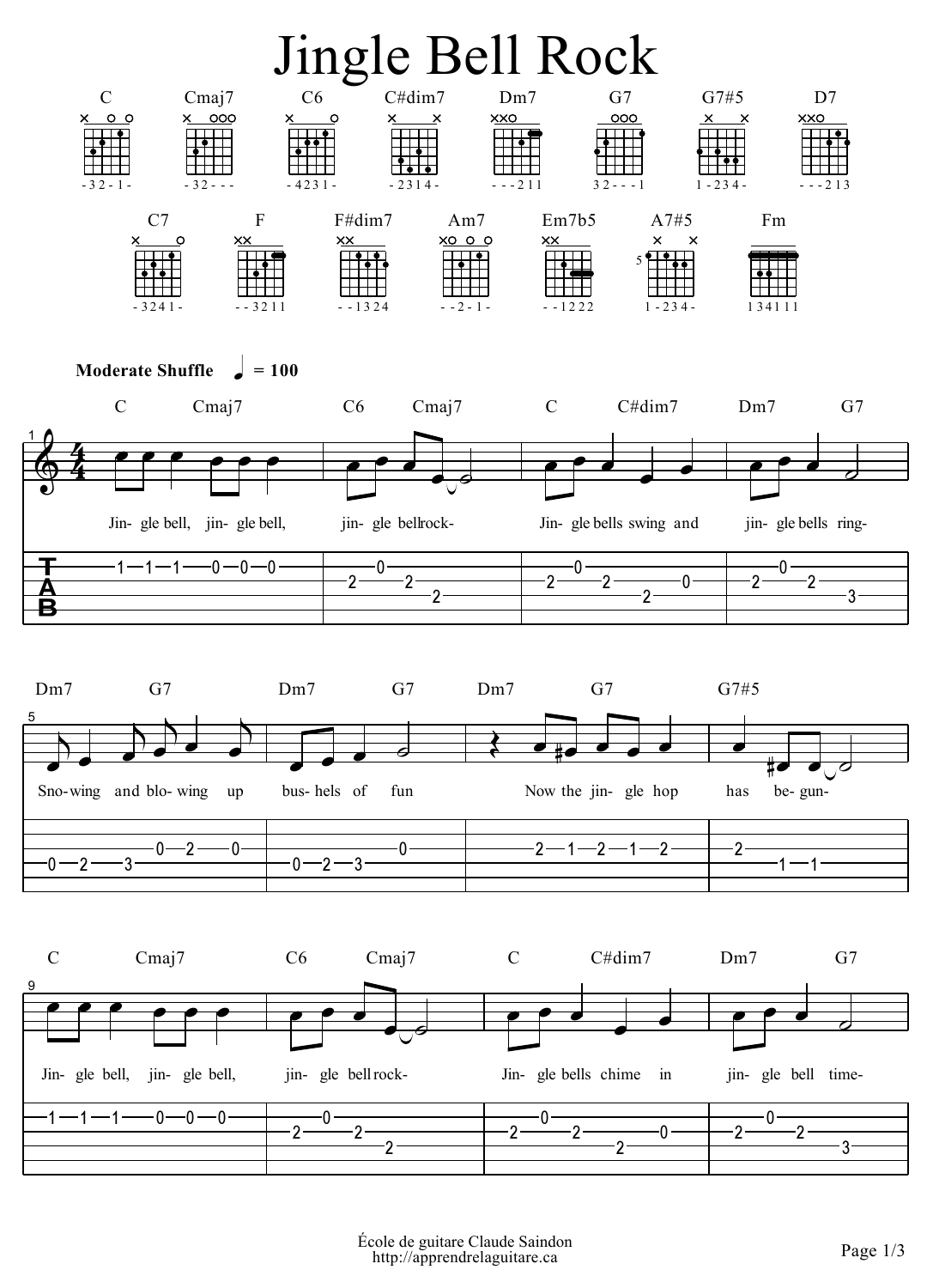![](_page_1_Figure_0.jpeg)

Page 2/3